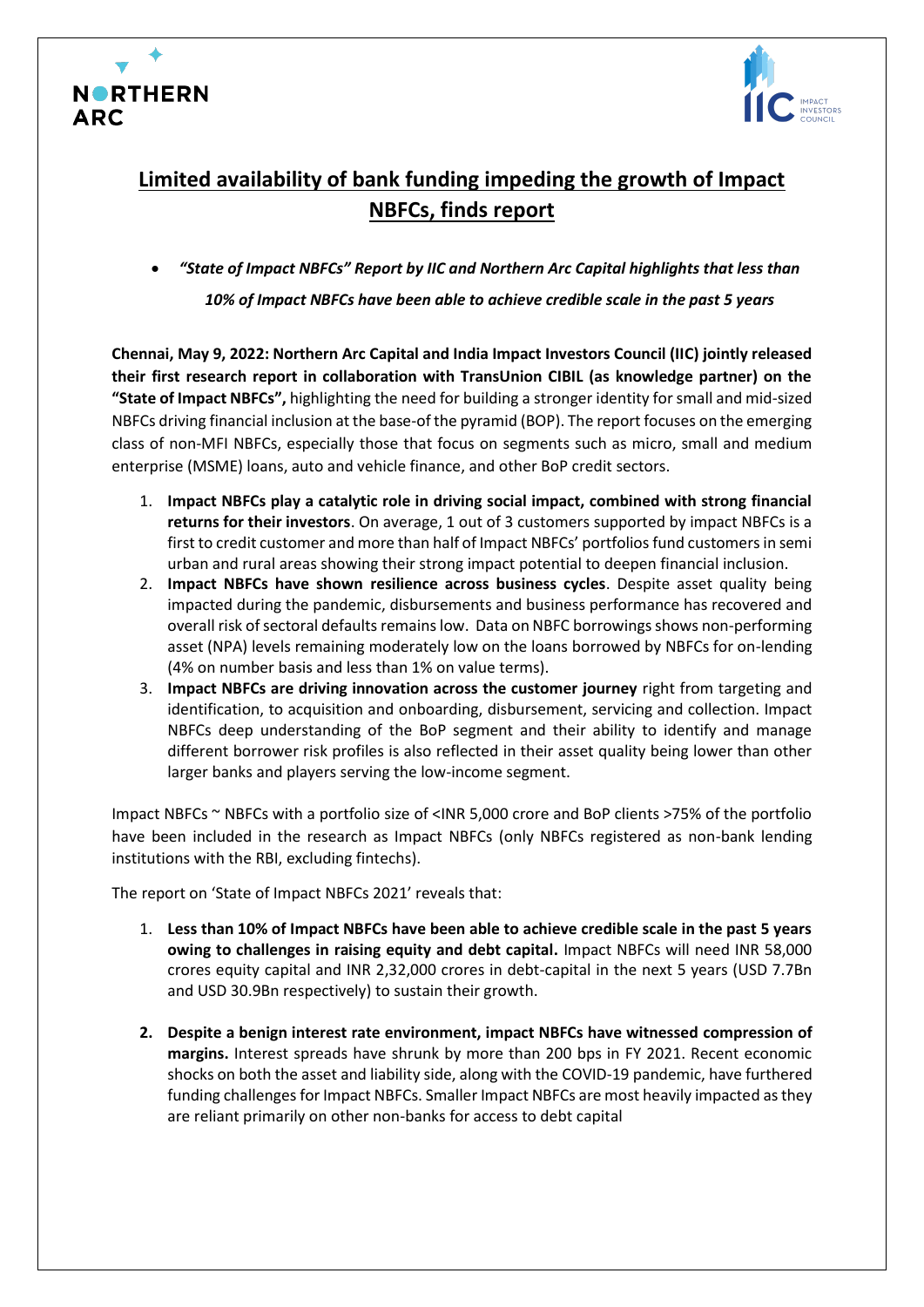



3. **Transmission of benefits at small Impact NBFC level seems marginal.** Schemes and measures announced by the Government and RBI have helped reduce the negative impact of the pandemic, yet the challenges on the ground continue.

**Ashish Mehrotra, MD & CEO, Northern Arc Capital**, highlighted that "Impact NBFCs have played an instrumental role in India's financial inclusion as catalysts in the spread of formalised credit to millions of unbanked and underbanked customers. Despite adverse business cycles, they have stayed resilient and have showcased deep innovation. That said, there are several challenges they face today including negative perception and access to debt. Our report highlights these challenges and suggests ways in which these can be countered, especially debt finance at the right cost, which we believe is the primary challenge for Impact NBFCs across the board."

Small and medium sized NBFCs have been successfully operating in challenging segments such as microfinance, microenterprise, affordable housing, and vehicle finance, and contribute to the spread of formalised credit. Commenting on the role of Impact NBFCs, **Mr. Rajesh Kumar, MD & CEO, TransUnion CIBIL** said, "Impact NBFCs are playing a pivotal role by deepening financial inclusion especially across Tier-3 and Tier-4 geographies and also amongst the new-to-credit customer segment. In order to improve India's private-debt to GDP ratio, it is vital to support Impact NBFCs with a conducive ecosystem along with insightful data framework for astute lending, while helping scale digital transformation".

The sector needs active support to help continue to grow and support the cause of financial inclusion in the country. Speaking at the release of the report, **Ramraj Pai, Chief Executive Officer, IIC,** said, "It is important for different stakeholders whether debt capital providers, equity investors, foundations or institutional stakeholders to engage and work collaboratively towards strengthening the financial inclusion eco-system by supporting smaller Impact NBFCs and helping them flourish and scale".

While larger non-banks with access to better ratings and a diversified lender base are able to mitigate the liquidity and funding gaps, smaller Impact NBFCs get left behind. Surveys conducted with leading Impact NBFCs also underlined the need to strengthen the capital financing eco-system and regulatory environment for smaller NBFCs. The report provides recommendations and potential interventions which can help Impact NBFCs flourish and grow:

- 1. **Greater availability of bank funding and an active market for debt funding/refinance for Impact NBFCs**. An active platform to support debt funding for Impact NBFCs through a variety of forms including refinancing, sponsoring risk capital or guarantees in addition to funding and support for non-bank intermediaries can improve the availability of low-cost funds for Impact NBFCs
- 2. **Enabling regulatory guidelines** as well as reviewing the scope of guarantee programs to include broader sectors served by Impact NBFCs.
- 3. **Systemic support via dedicated fund-of-funds to help capitalize smaller Impact NBFCs.** This provides an excellent opportunity to tap into a high potential asset class and also generate significant social impact
- 4. **Increase engagement of Foundations with Impact NBFCs** where the capital could take the form of convertible grants or performance-linked debt and help facilitate market linkage and incubation/mentorship in local ecosystems.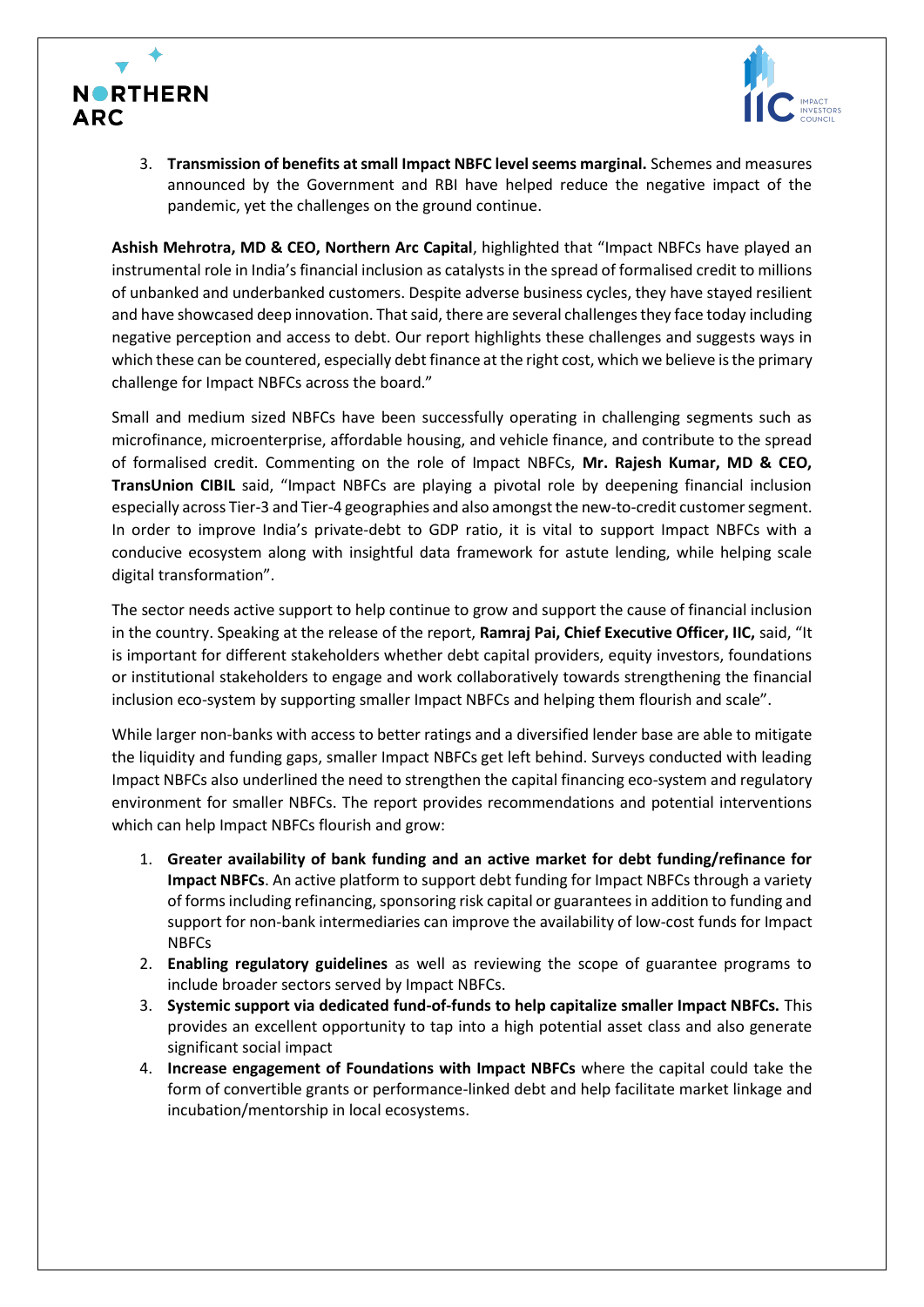



## **About Northern Arc**

*Northern Arc is a diversified financial services platform that provides credit to MSMEs, households, financial institutions and emerging businesses. Through technology and data, it provides a diverse set of solutions to cater to the credit requirements of emerging segments and small businesses. Its business model is diversified across offerings, sectors, products, geographies, and borrower segments.* 

*By leveraging its deep data insights & scorecards, Northern Arc has cumulatively raised over INR One Trillion in funds for its clients since inception of its platform in 2009. It is backed by marquee equity investors like Sumitomo Mitsui Banking Corporation (the world's fourteenth largest bank), LeapFrog, IIFL, Accion, Augusta Investments (known as Affirma Capital), Dvara Trust and Eight Roads (proprietary arm of Fidelity).*

*Along with its asset management subsidiary that manages seven AIFs, the company manages a total AUM of over INR 9,000 crore. It has disbursed a total of over 6 million loans to retail customers across individuals, households, and small businesses. Through the AltiFi platform, it offers fixed income investments for affluent and retail investors. It's exposure is spread across 657 districts in 28 states and 7 Union Territories in India.* 

## *Disclaimer:*

Northern Arc Capital Limited is proposing, subject to receipt of requisite approvals, market conditions and other considerations, to make an initial public offering of its equity shares ("Offer") and has filed a Draft Red Herring Prospectus ("DRHP") with the Securities and Exchange Board of India ("SEBI"). The DRHP is available on the website of the SEBI at [www.sebi.gov.in,](about:blank) the website of the National Stock Exchange of India Limited at [www.nseindia.com](about:blank) and the website of the BSE Limited at [www.bseindia.com](about:blank) and the respective websites of the book running lead managers to the Offer at [www.axiscapital.co.in,](about:blank) [www.credit-suisse.com,](about:blank) [www.iiflcap.com](about:blank) and [www.sbicaps.com.](about:blank) Investors should note that investment in equity shares involves a high degree of risk. For details, potential investors should refer to the RHP which may be filed with the Registrar of Companies in the future, including the section titled "Risk Factors". Potential investors should not rely on the DRHP filed with the SEBI in making any investment decision." The Equity Shares have not been and will not be registered under the U.S. Securities Act of 1933, as amended (the "U.S. Securities Act"), and may not be offered or sold within the United States except pursuant to an exemption from, or in a transaction not subject to, the registration requirements of the U.S. Securities Act and applicable U.S. state securities laws. Accordingly, the Equity Shares are being offered and sold (i) in the United States only to U.S. persons that are U.S. QIBs that are also QPs acting for its own account or for the account of another U.S. QIB that is a QP (and meets the other requirements set forth herein), in reliance on the

exemption from registration under the Securities Act provided by Rule 144A or other available exemption and in reliance upon section 3(c)(7) of the U.S.

Investment Company Act, and (ii) outside the United States, to non-U.S. persons in reliance on Regulation S. There will be no public offering of the Equity Shares in the United States.